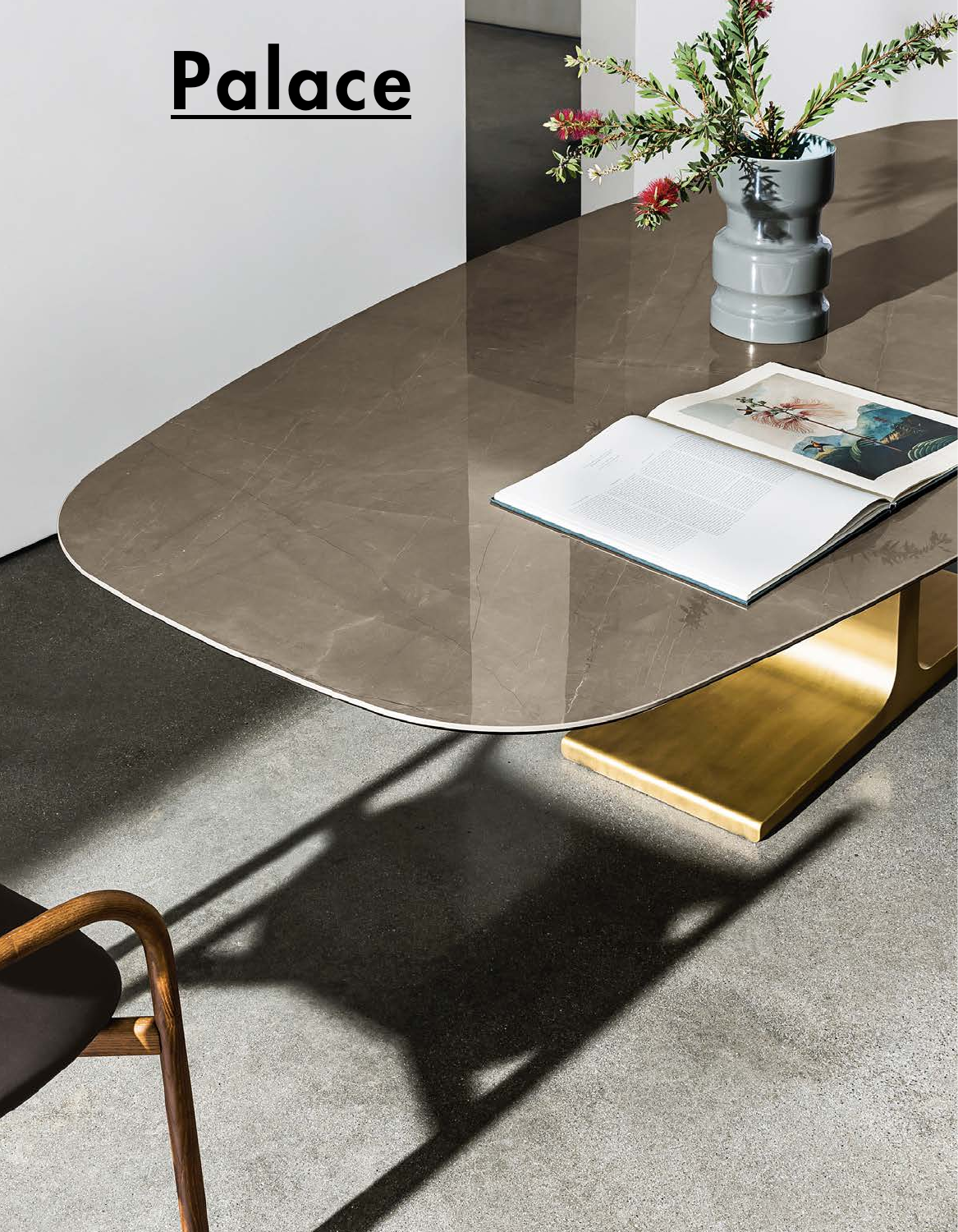# **SOVET ITALIA**

## Design by Lievore Altherr Molina **Palace**

Il tavolo Palace, grazie al suo design inconfondibile e alle nuove forme, diventa il protagonista assoluto dello spazio giorno: un elemento importante che caratterizza l'intero ambiente.

Palace dining table and its unique design become the outright protagonist of the living area, thanks also to the new shapes. An important element that sets the mood of the whole room.

### **Gallery**

















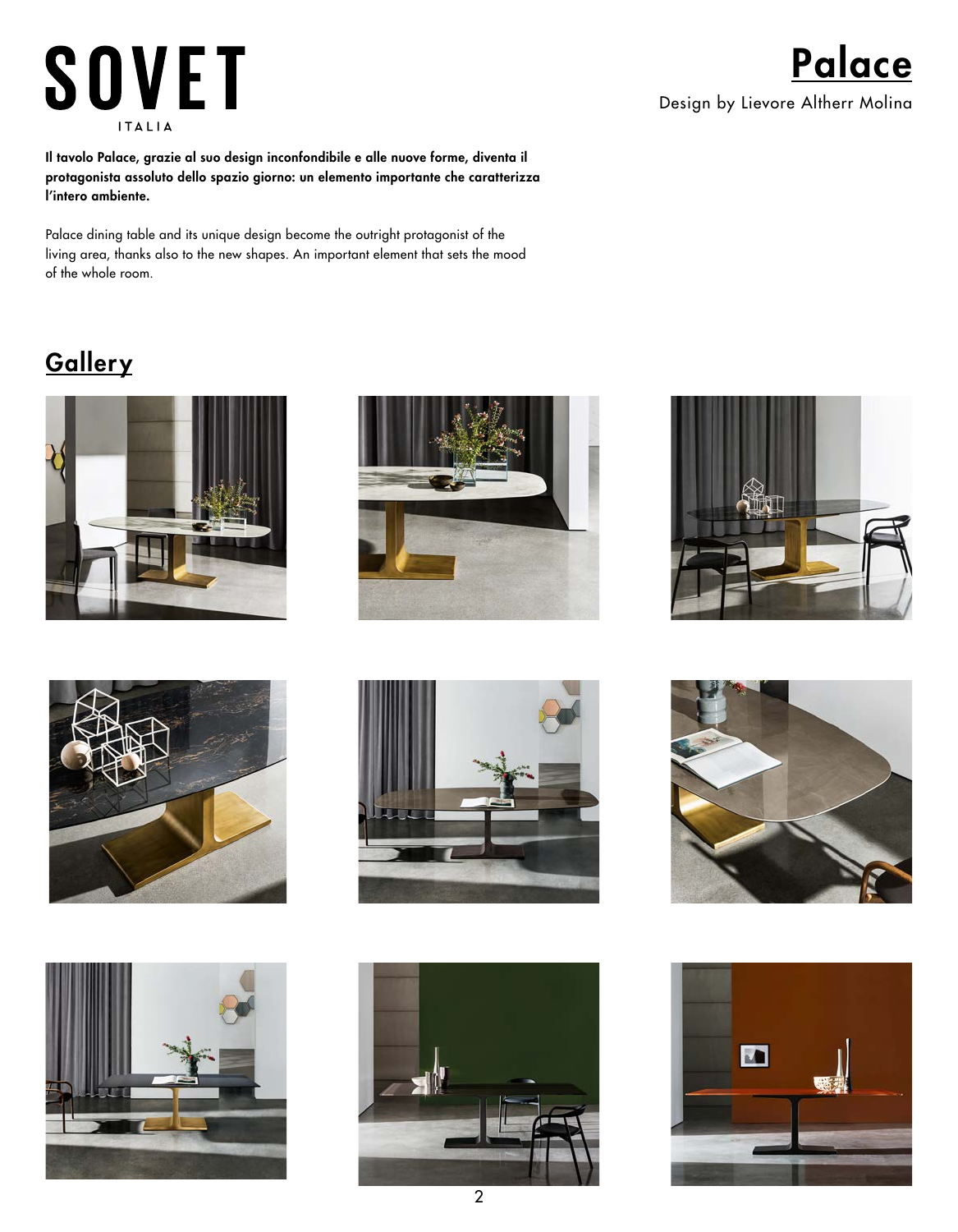# **SOVET ITALIA**

Tavolo con base in metallo laccato varie finiture o brunito. Top temperato o stratificato in varie misure, materiali e finiture.

Dining table with lacquered metal base, various colors or burnished finish. Tempered or laminated top in different measures, materials and finishes.

### Models & Dimensions